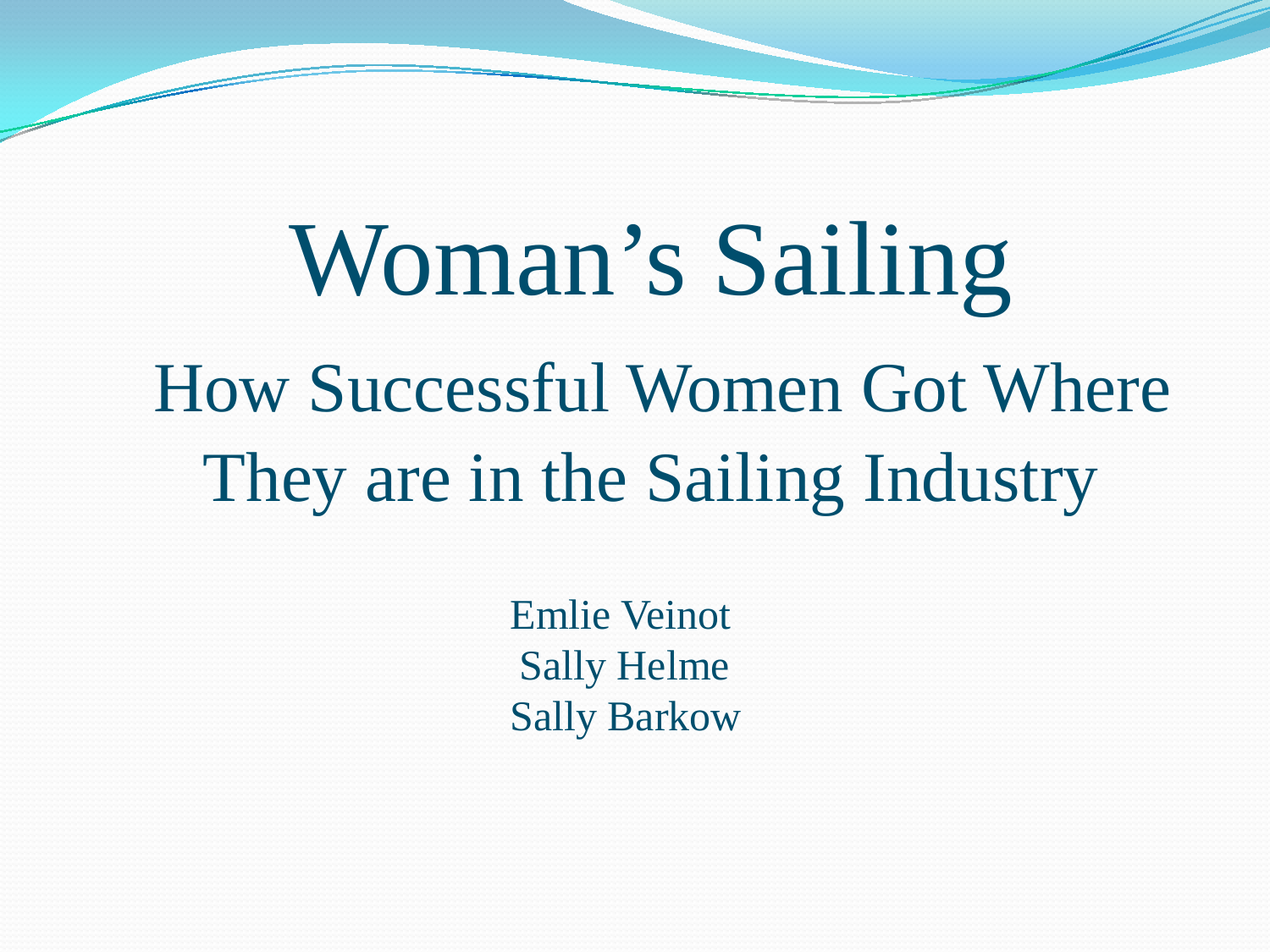### Emlie Veinot

- Grew up in Wisconsin, sailing on Pine Lake, Optimists, X-Boats, Scows
- Attended summer sailing program for 9 years
- Sailing instructor every summer for 4 summers
- Attended and Sailed for Hobart & William Smith Colleges in Geneva, NY
- Head Instructor for 3 years
- 1 Summer as Captain of 50 ft. Beneteau for Sail Caribbean Program, BVI's

- Program Director for 10 years at 3 different Yacht Clubs: Pleon Yacht Club, Marblehead, MA; Newport Harbor Yacht Club, Newport Beach, CA; Lido Isle Yacht Club, Newport Beach, CA

Masters in Elementary Education US Sailing Level 1, 2, and 3 Certified, Level 1 Instructor Trainer (soon to be Level  $2 & 3)$ US Sailing National Faculty for 6 years 2 year old daughter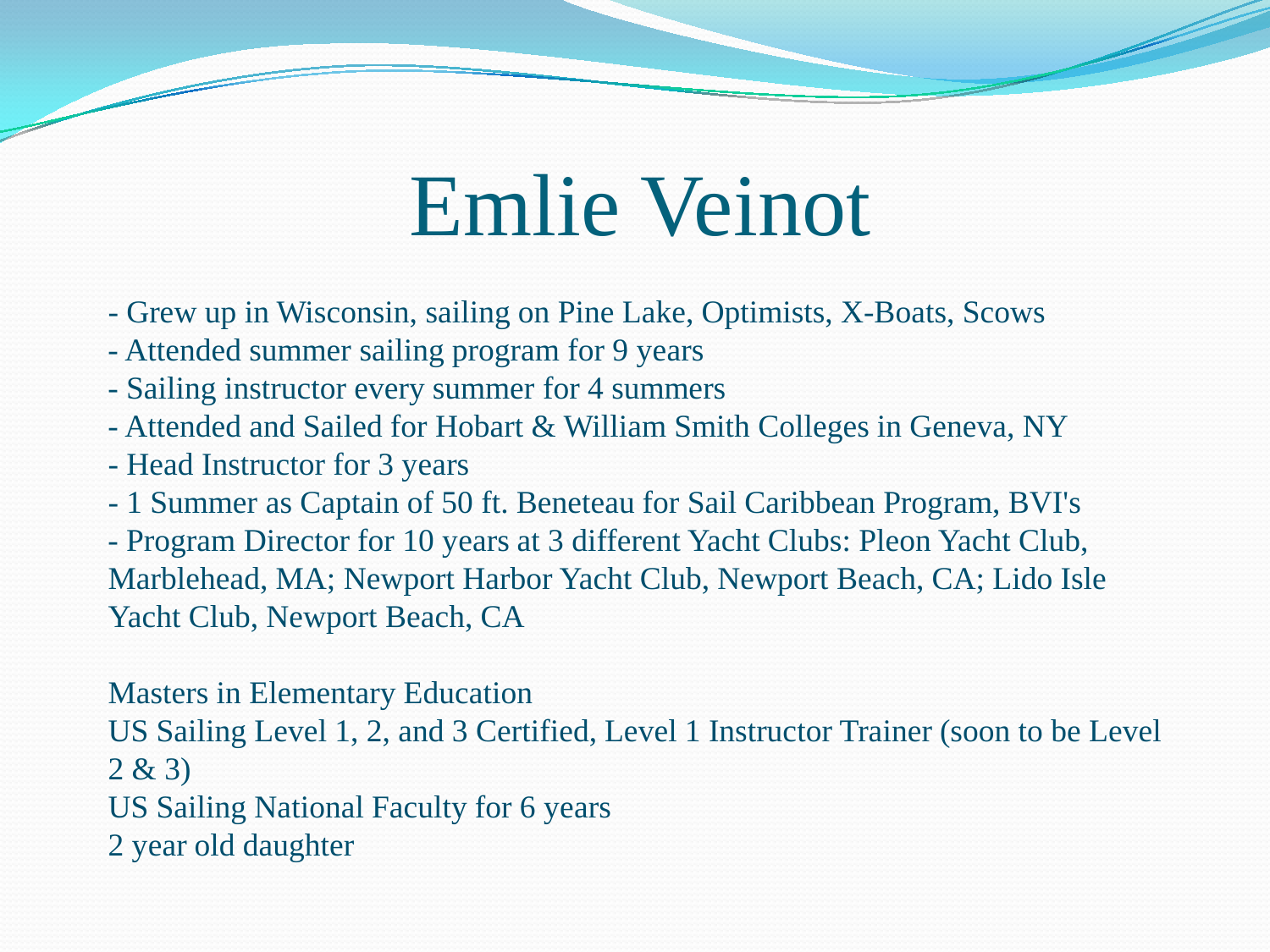# Sally Helme

- Group Publisher of Cruising World and Sailing World magazines and the NOOD Regattas

- Served on the boards of Sail Newport, Sail America, the National Sailing Industry Association and US Sailing.

- Past president of Sail America.

-Vice President of Marine Marketers of America and chair of their Neptune Awards program.

- Recipient of the Betty Cook Memorial Lifetime Achievement Award from Boating Magazine and International Women in Boating, and the Yacht Brokers Association of America's President's Award.

- Recently recognized by Sail Magazine with their Industry Leadership Award, by the Rhode Island Marine Trade Association with a 2014 Anchor Award and in 2015 by the National Women's Sailing Association with their Leadership in Women's Sailing Award.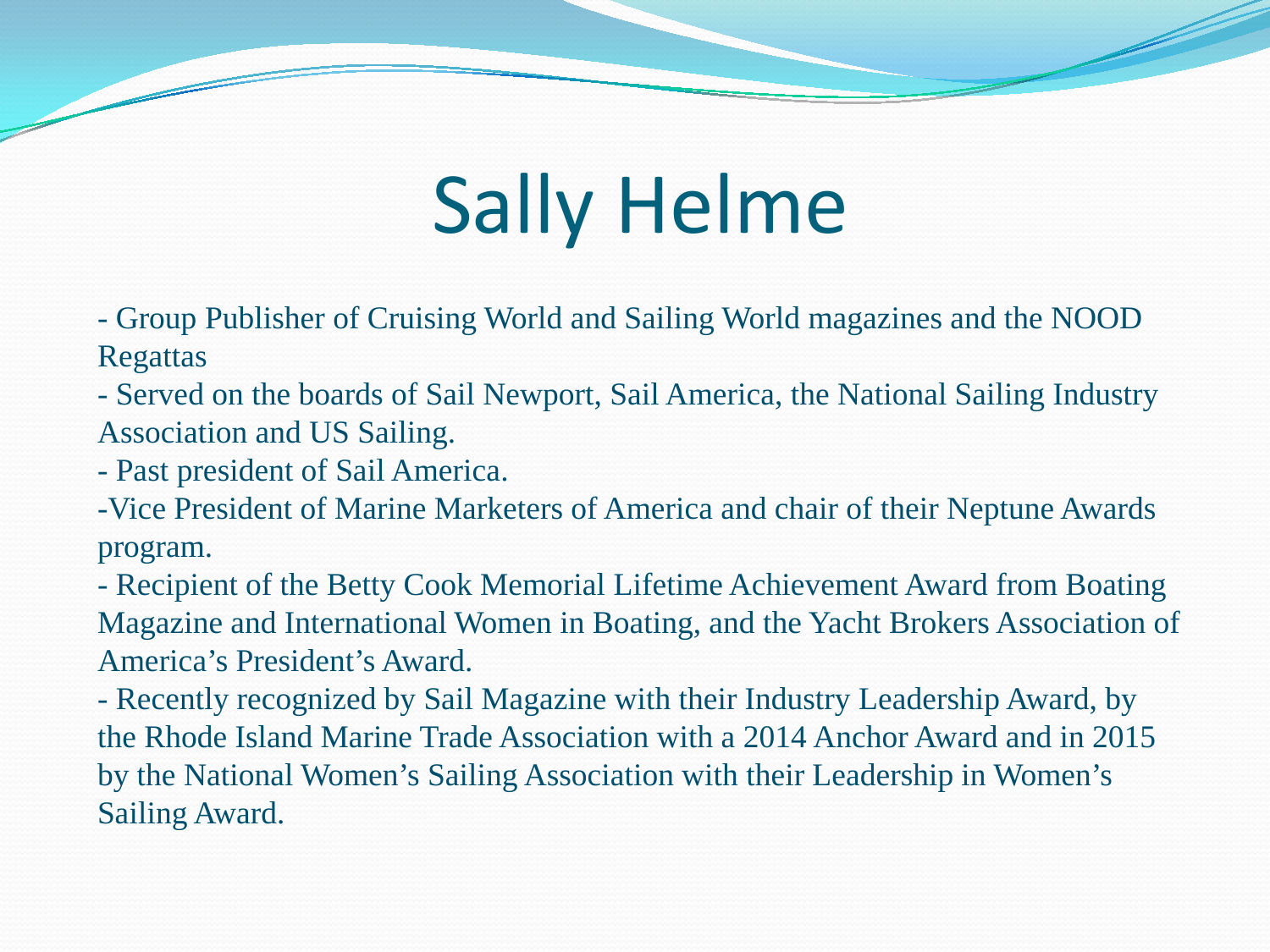# Sally Barkow

- Racing full-time since 2002
- Sailed on the Olympic circuit for ten years, competing in the Beijing Games
- Helmsman/trimmer and the InPort tactician onboard Team SCA for the Volvo Ocean Race 2014-15
- Helped the team to secure third position overall in the InPort Series and a historic leg win.
- -Named US Rolex Yachtswoman of the Year in 2005 and 2007
- -Women's Match Racing World Champion in 2004 and 2005
- -Holding the Rolex Women's keelboat championship title for three years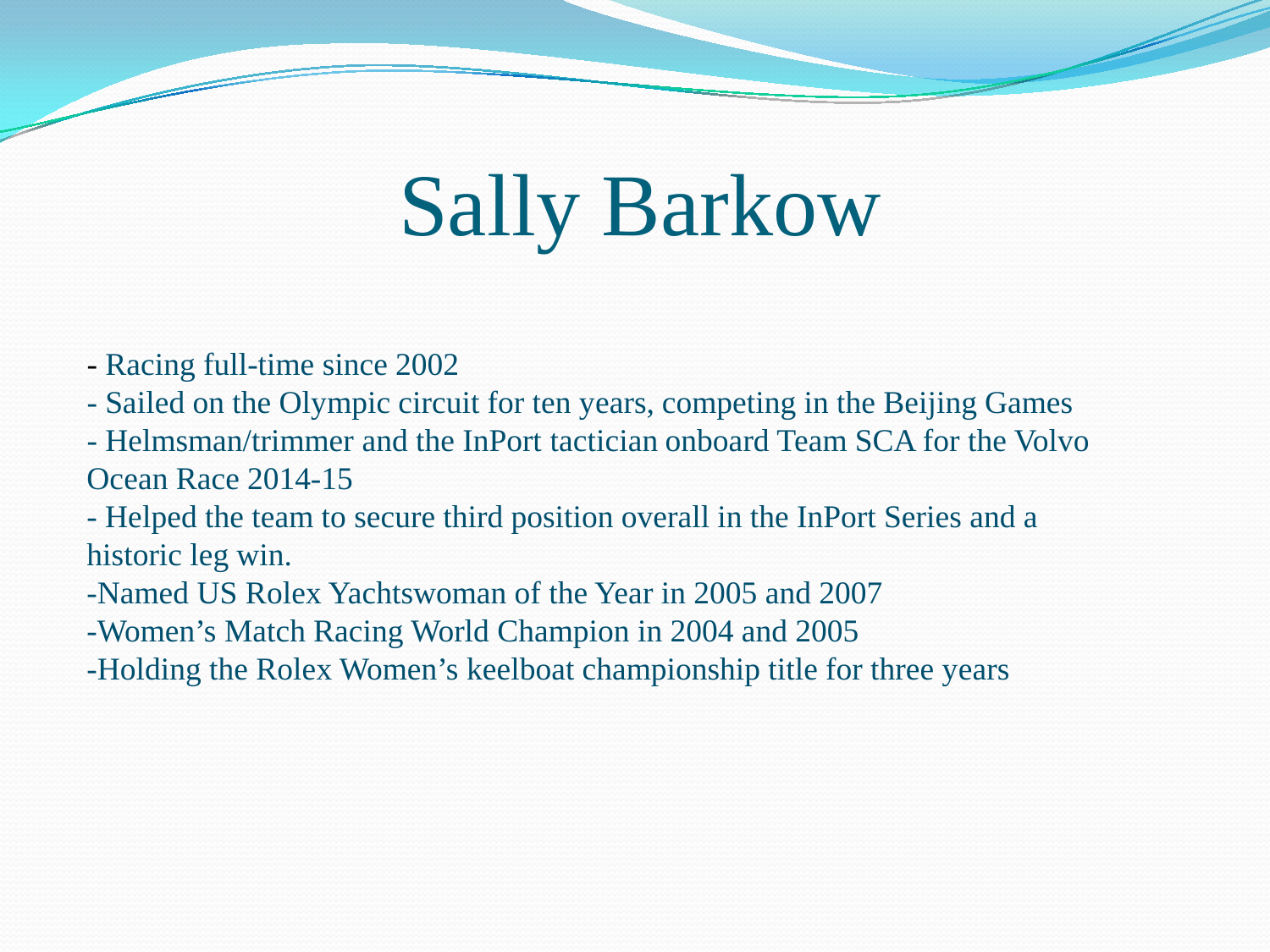## What made you choose this career path?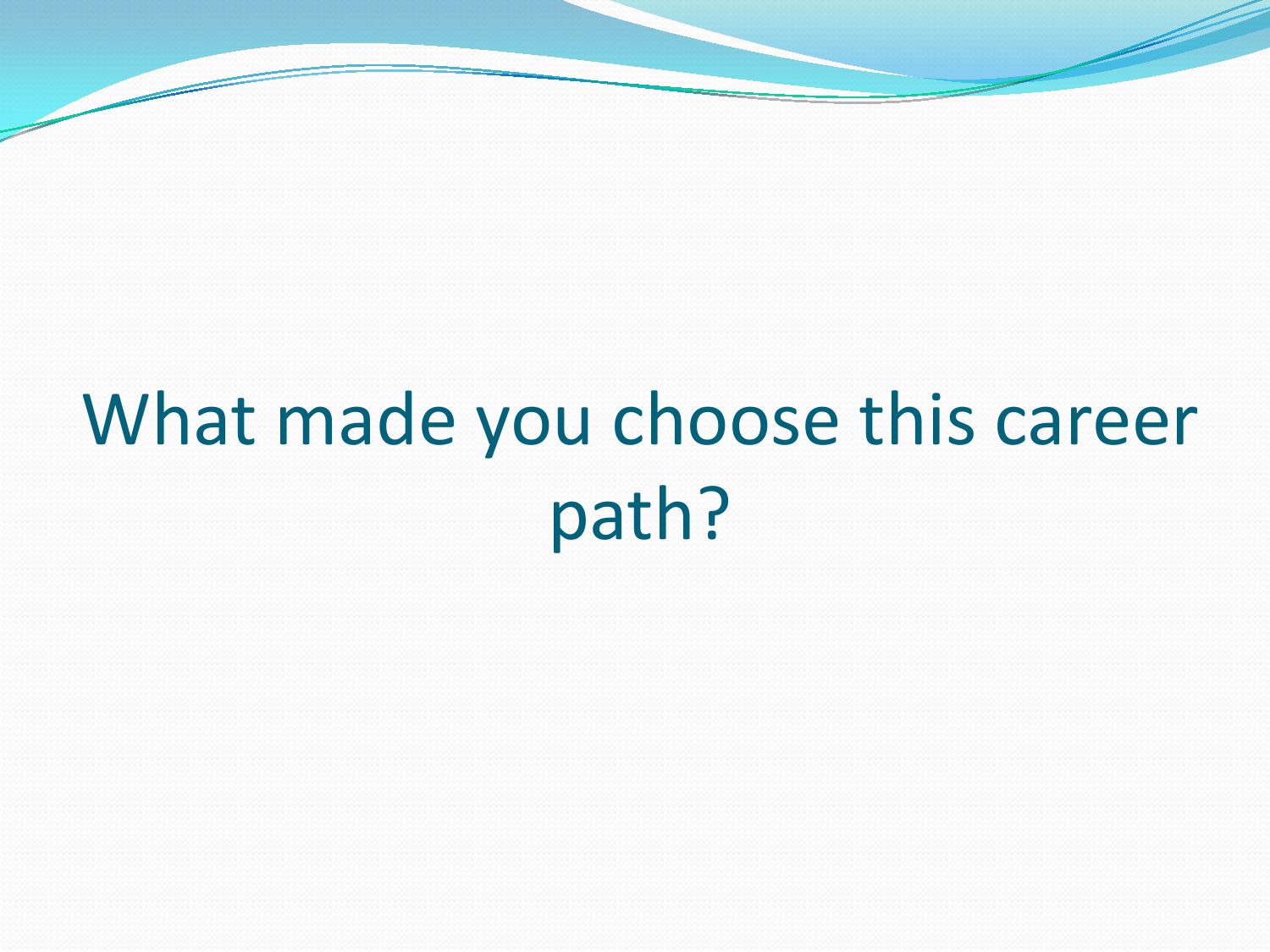# What is the biggest lesson that you have learned that impacted your career?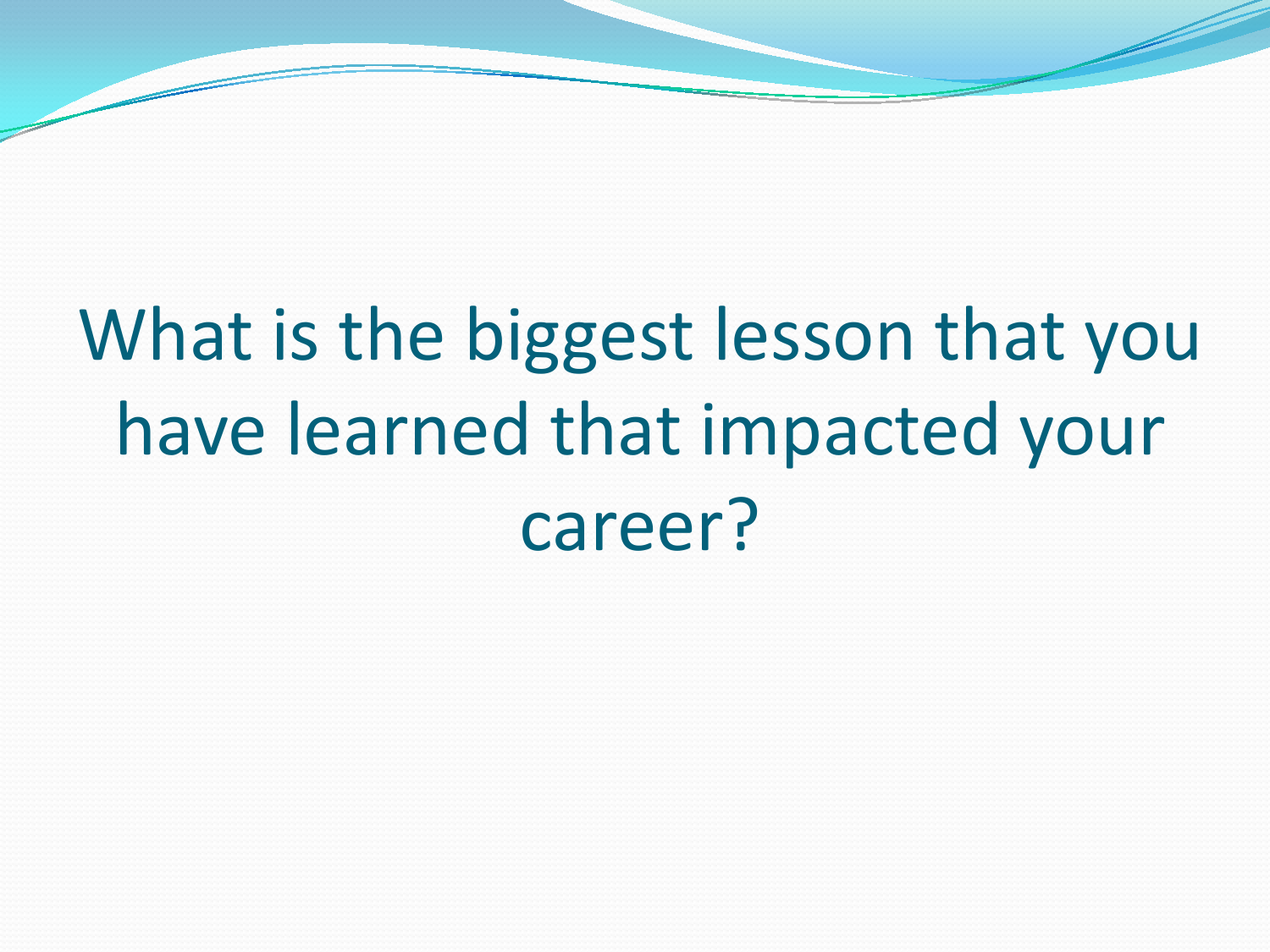### What would you attribute your success to?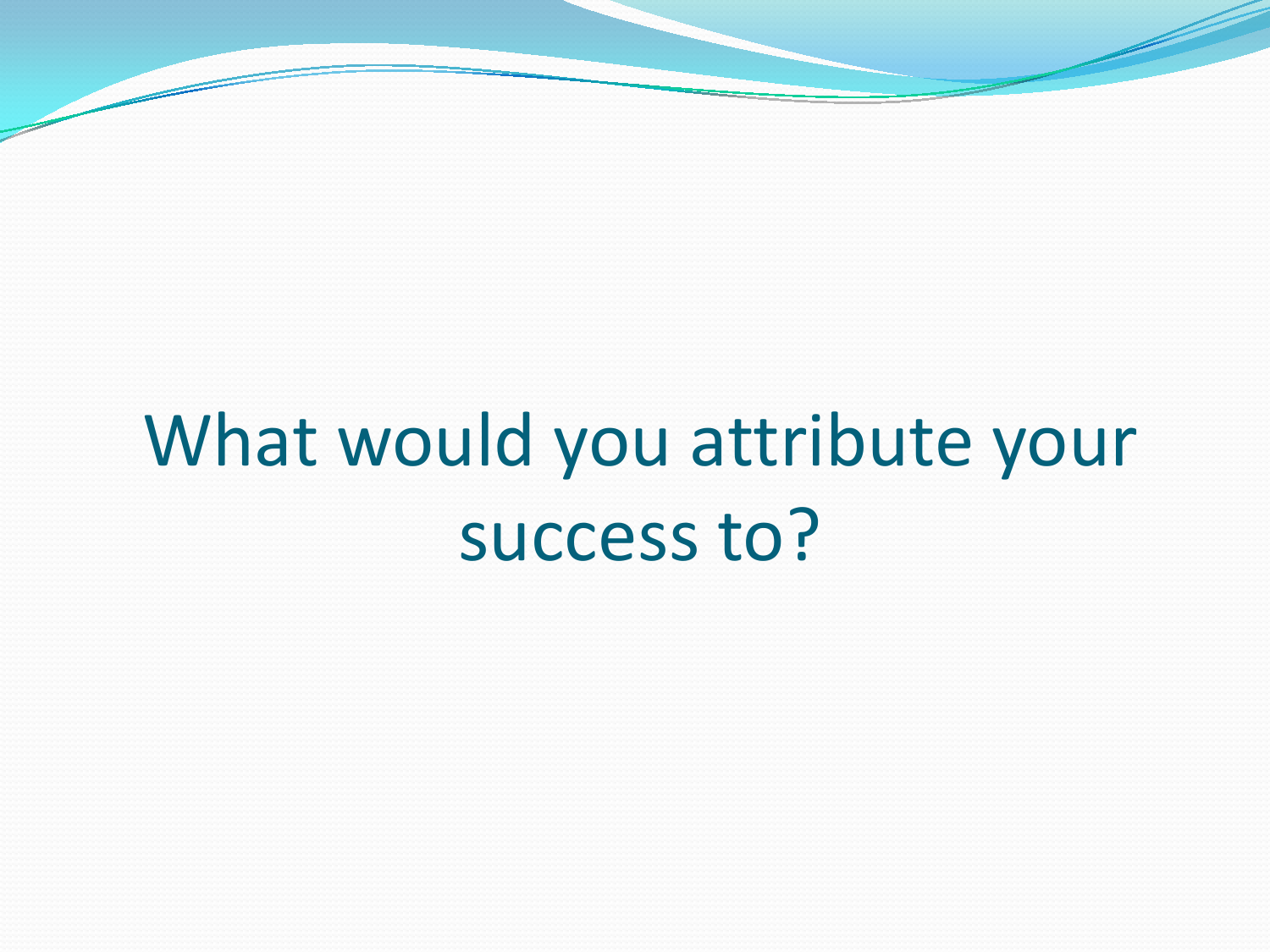### How do we grow the number of women in this field?